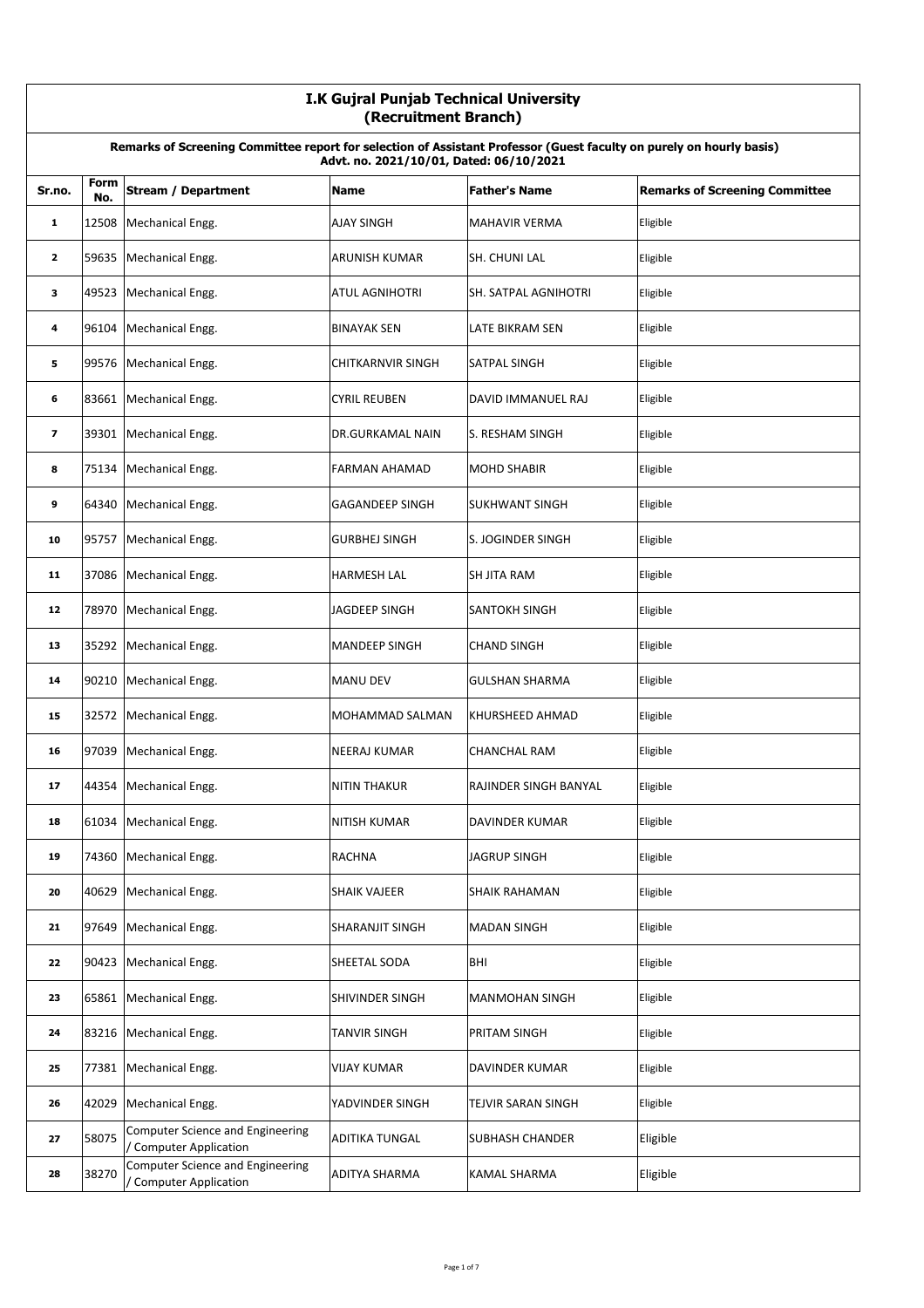|        | I.K Gujral Punjab Technical University<br>(Recruitment Branch)                                                                                                  |                                                                   |                        |                            |                                        |  |  |
|--------|-----------------------------------------------------------------------------------------------------------------------------------------------------------------|-------------------------------------------------------------------|------------------------|----------------------------|----------------------------------------|--|--|
|        | Remarks of Screening Committee report for selection of Assistant Professor (Guest faculty on purely on hourly basis)<br>Advt. no. 2021/10/01, Dated: 06/10/2021 |                                                                   |                        |                            |                                        |  |  |
| Sr.no. | Form<br>No.                                                                                                                                                     | <b>Stream / Department</b>                                        | Name                   | <b>Father's Name</b>       | <b>Remarks of Screening Committee</b>  |  |  |
| 29     | 86560                                                                                                                                                           | <b>Computer Science and Engineering</b><br>Computer Application   | <b>AMARJIT SINGH</b>   | MANJEET SINGH              | Not Eligible (M.Sc.)                   |  |  |
| 30     | 30441                                                                                                                                                           | Computer Science and Engineering<br>/ Computer Application        | <b>AMITA</b>           | SADA RAM                   | Eligible                               |  |  |
| 31     | 41778                                                                                                                                                           | Computer Science and Engineering<br>Computer Application          | <b>ANUPRIYA</b>        | JAGDISH KAUSHAL            | Eligible                               |  |  |
| 32     | 46359                                                                                                                                                           | Computer Science and Engineering<br>/ Computer Application        | <b>DALJIT KAUR</b>     | <b>MOHINDER SINGH</b>      | Eligible                               |  |  |
| 33     | 93263                                                                                                                                                           | Computer Science and Engineering<br>/ Computer Application        | DEEPAKSHI SINGLA       | PAWAN KUMAR SINGLA         | Eligible                               |  |  |
| 34     | 95864                                                                                                                                                           | <b>Computer Science and Engineering</b><br>/ Computer Application | <b>DR AMANPREET</b>    | <b>SOHAN SINGH</b>         | Eligible                               |  |  |
| 35     | 92415                                                                                                                                                           | Computer Science and Engineering<br>/ Computer Application        | DR SURAJ SRIVASTAVA    | SHIV PRATAP LAL SRIVASTAVA | Eligible                               |  |  |
| 36     | 97453                                                                                                                                                           | <b>Computer Science and Engineering</b><br>Computer Application   | DR. HARMEET            | SH. SUKHDEV SINGH          | Eligible                               |  |  |
| 37     | 42165                                                                                                                                                           | <b>Computer Science and Engineering</b><br>/ Computer Application | DR. KAJAL              | <b>PRASHANT RAI</b>        | Eligible                               |  |  |
| 38     | 57890                                                                                                                                                           | <b>Computer Science and Engineering</b><br>/ Computer Application | <b>EZOO SACHDEV</b>    | RAJNEESH SACHDEV           | Eligible                               |  |  |
| 39     | 62644                                                                                                                                                           | <b>Computer Science and Engineering</b><br>/ Computer Application | <b>GAGANDEEP KAUR</b>  | <b>BALKAR SINGH</b>        | Eligible                               |  |  |
| 40     | 43683                                                                                                                                                           | Computer Science and Engineering<br>/ Computer Application        | HARMANDEEP KAUR        | <b>BIKRAM SINGH</b>        | Not Eligible (Insufficient Experience) |  |  |
| 41     | 67749                                                                                                                                                           | <b>Computer Science and Engineering</b><br>/ Computer Application | HARMANDEEP SINGH       | SURMUKH SINGH              | Eligible                               |  |  |
| 42     | 45072                                                                                                                                                           | <b>Computer Science and Engineering</b><br>/ Computer Application | <b>HARSIMRAT SINGH</b> | <b>INDERJIT SINGH</b>      | Eligible                               |  |  |
| 43     | 13792                                                                                                                                                           | <b>Computer Science and Engineering</b><br>/ Computer Application | <b>JAGPREET SINGH</b>  | <b>BALJEET SINGH</b>       | Eligible                               |  |  |
| 44     | 73245                                                                                                                                                           | <b>Computer Science and Engineering</b><br>Computer Application   | JASPREET KAUR          | <b>HARBANS SINGH</b>       | Eligible                               |  |  |
| 45     | 59786                                                                                                                                                           | Computer Science and Engineering<br>/ Computer Application        | JATINDER KUMAR         | <b>RAMESH KUMAR</b>        | Not Eligible (B.Com.)                  |  |  |
| 46     | 12688                                                                                                                                                           | <b>Computer Science and Engineering</b><br>/ Computer Application | KARAMJEET KAUR         | <b>BALWINDER SINGH</b>     | Eligible                               |  |  |
| 47     | 83187                                                                                                                                                           | Computer Science and Engineering<br>/ Computer Application        | <b>KASHMIR SINGH</b>   | <b>TEJA SINGH</b>          | Not Eligible (Insufficient Experience) |  |  |
| 48     | 74626                                                                                                                                                           | <b>Computer Science and Engineering</b><br>/ Computer Application | <b>KAVITA BAINS</b>    | <b>ASHOK KUMAR</b>         | Eligible                               |  |  |
| 49     | 60366                                                                                                                                                           | Computer Science and Engineering<br>/ Computer Application        | KAVITA SAINI           | ASHOK KUMAR SAINI          | Eligible                               |  |  |
| 50     | 64452                                                                                                                                                           | Computer Science and Engineering<br>/ Computer Application        | <b>KIRANJIT KAUR</b>   | SURINDER SINGH             | Eligible                               |  |  |
| 51     | 50626                                                                                                                                                           | <b>Computer Science and Engineering</b><br>/ Computer Application | MANISHA DADWAL         | <b>ROSHAN LAL</b>          | Not Eligible (B.Sc., M.Sc.)            |  |  |
| 52     | 76753                                                                                                                                                           | Computer Science and Engineering<br>/ Computer Application        | <b>MANJEET SINGH</b>   | ANGREJ SINGH               | Eligible                               |  |  |
| 53     | 22388                                                                                                                                                           | Computer Science and Engineering<br>/ Computer Application        | <b>MANPREET KAUR</b>   | PRABHJIT SINGH             | Eligible                               |  |  |
| 54     | 47643                                                                                                                                                           | Computer Science and Engineering<br>Computer Application          | MANSI GERA             | SH. HANS RAJ GERA          | Eligible                               |  |  |
| 55     | 10986                                                                                                                                                           | Computer Science and Engineering<br>/ Computer Application        | <b>NAVNEET KAUR</b>    | DES RAJ SINGH              | Eligible                               |  |  |
| 56     | 84166                                                                                                                                                           | Computer Science and Engineering<br>/ Computer Application        | <b>PUNEET</b>          | <b>PRITAM DASS</b>         | Eligible                               |  |  |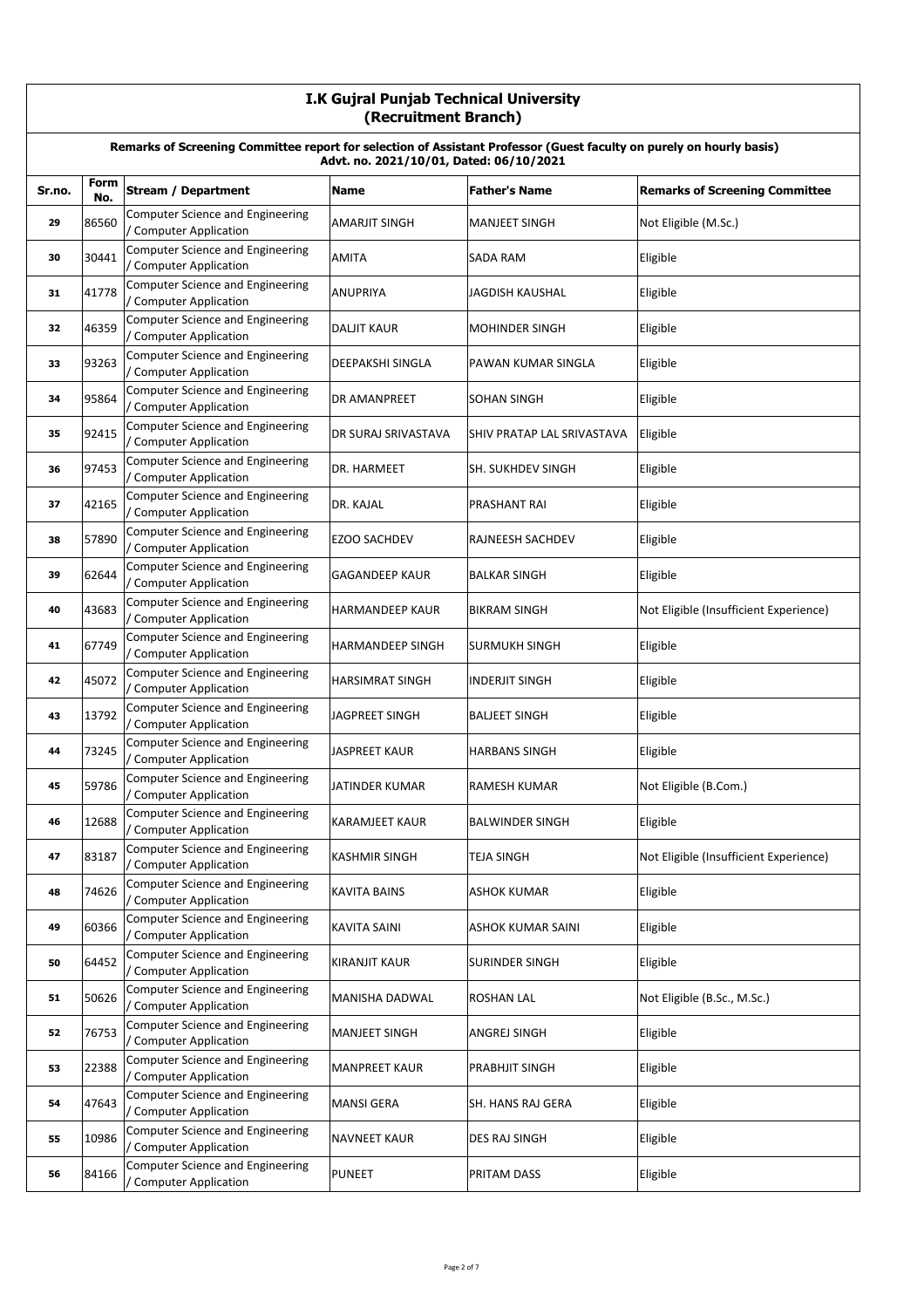|        | I.K Gujral Punjab Technical University<br>(Recruitment Branch)                                                                                                  |                                                                   |                      |                            |                                        |  |
|--------|-----------------------------------------------------------------------------------------------------------------------------------------------------------------|-------------------------------------------------------------------|----------------------|----------------------------|----------------------------------------|--|
|        | Remarks of Screening Committee report for selection of Assistant Professor (Guest faculty on purely on hourly basis)<br>Advt. no. 2021/10/01, Dated: 06/10/2021 |                                                                   |                      |                            |                                        |  |
| Sr.no. | Form<br>No.                                                                                                                                                     | <b>Stream / Department</b>                                        | <b>Name</b>          | <b>Father's Name</b>       | <b>Remarks of Screening Committee</b>  |  |
| 57     | 56321                                                                                                                                                           | Computer Science and Engineering<br>/ Computer Application        | <b>PUNEET THAPAR</b> | <b>SHADI LAL</b>           | Eligible                               |  |
| 58     | 61525                                                                                                                                                           | Computer Science and Engineering<br>/ Computer Application        | RAHUL ARORA          | <b>SUNIL KUMAR</b>         | Not Eligible (Insufficient Experience) |  |
| 59     | 37452                                                                                                                                                           | <b>Computer Science and Engineering</b><br>/ Computer Application | RAMANDEEP KAUR       | SUKHJINDER SINGH           | Eligible                               |  |
| 60     | 22034                                                                                                                                                           | <b>Computer Science and Engineering</b><br>/ Computer Application | RAMANPREET SINGH     | <b>HARBANS SINGH</b>       | Eligible                               |  |
| 61     | 24548                                                                                                                                                           | Computer Science and Engineering<br>/ Computer Application        | RASHMI KUMARI        | <b>DR. SATISH KUMAR</b>    | Not Eligible (Insufficient Experience) |  |
| 62     | 37811                                                                                                                                                           | <b>Computer Science and Engineering</b><br>/ Computer Application | <b>RUPALI</b>        | <b>SANJEEV KUMAR</b>       | Eligible                               |  |
| 63     | 44808                                                                                                                                                           | Computer Science and Engineering<br>/ Computer Application        | <b>SARBJEET KAUR</b> | <b>RAJINDER SINGH</b>      | Eligible                               |  |
| 64     | 82311                                                                                                                                                           | <b>Computer Science and Engineering</b><br>/ Computer Application | <b>SUNAINA VERMA</b> | <b>INDER MOHAN</b>         | Not Eligible (B.Sc.)                   |  |
| 65     | 35923                                                                                                                                                           | Architecture                                                      | <b>AASTHAGOEL</b>    | <b>LAKSHMI NARAIN GOEL</b> | Not Eligible (PG Degree not Complete)  |  |
| 66     | 79356                                                                                                                                                           | Architecture                                                      | <b>KANIKA GUPTA</b>  | <b>RAMESH KUMAR</b>        | Eligible                               |  |
| 67     | 36540                                                                                                                                                           | Architecture                                                      | KOMAL THAKUR         | RAGHUNANDAN KUMAR          | Eligible                               |  |
| 68     |                                                                                                                                                                 | 47157 Architecture                                                | <b>MANDEEP KAUR</b>  | <b>JASWINDER SINGH</b>     | Not Eligible (No First Class in PG)    |  |
| 69     |                                                                                                                                                                 | 20092 Architecture                                                | RUCHIKA SHARMA       | <b>RAVI DUTT SHARMA</b>    | Not Eligible (PG Degree not Complete)  |  |
| 70     | 48267                                                                                                                                                           | Architecture                                                      | <b>SHAKTI</b>        | <b>K S CHANDLA</b>         | Eligible                               |  |
| 71     | 98594                                                                                                                                                           | Architecture                                                      | SHIKHA AGGARWAL      | MANOHAR LAL AGGARWAL       | Eligible                               |  |
| 72     | 26453                                                                                                                                                           | Architecture                                                      | SIMRANPAL SINGH      | <b>BALWINDER SINGH</b>     | Not Eligible (No PG Degree)            |  |
| 73     |                                                                                                                                                                 | 74145 Humanities (Political Science)                              | ARSHEED AHMAD        | MOHD RAFIQ GANIE           | Eligible                               |  |
| 74     | 62059                                                                                                                                                           | Humanities (Political Science)                                    | DR MUDASIR           | <b>GHULAM AHMAD RATHER</b> | Eligible                               |  |
| 75     | 87403                                                                                                                                                           | Humanities (Political Science)                                    | MANISHA              | <b>CHAMAN LAL</b>          | Not Eligible                           |  |
| 76     | 50425                                                                                                                                                           | Humanities (Political Science)                                    | WAQAR AHMAD          | AB AHAD WANI               | Eligible                               |  |
| 77     |                                                                                                                                                                 | 11232 English                                                     | DR. SWATI            | ASHOK KUMAR SAXENA         | Eligible                               |  |
| 78     |                                                                                                                                                                 | 70866 English                                                     | HARISH KUMAR         | <b>BALDEV RAJ</b>          | Eligible                               |  |
| 79     | 20895                                                                                                                                                           | English                                                           | JASKARAN SINGH       | <b>SUKHDEV SINGH</b>       | Eligible                               |  |
| 80     | 53325                                                                                                                                                           | English                                                           | MRINALINI SHARMA     | <b>S P SHARMA</b>          | Eligible                               |  |
| 81     | 22635                                                                                                                                                           | English                                                           | RASHMI JOSHI         | NAVIN CHANDRA JOSHI        | Eligible                               |  |
| 82     |                                                                                                                                                                 | 37872 English                                                     | <b>SHUBHRA</b>       | SHAM SUNDER UPPAL          | Eligible                               |  |
| 83     | 19923                                                                                                                                                           | <b>Electrical Engineering</b>                                     | AFTAB AHMAD          | <b>RAFIQUE AHMAD</b>       | Eligible                               |  |
| 84     | 22505                                                                                                                                                           | <b>Electrical Engineering</b>                                     | DR. RAKESH           | MAHESH KUMAR               | Eligible                               |  |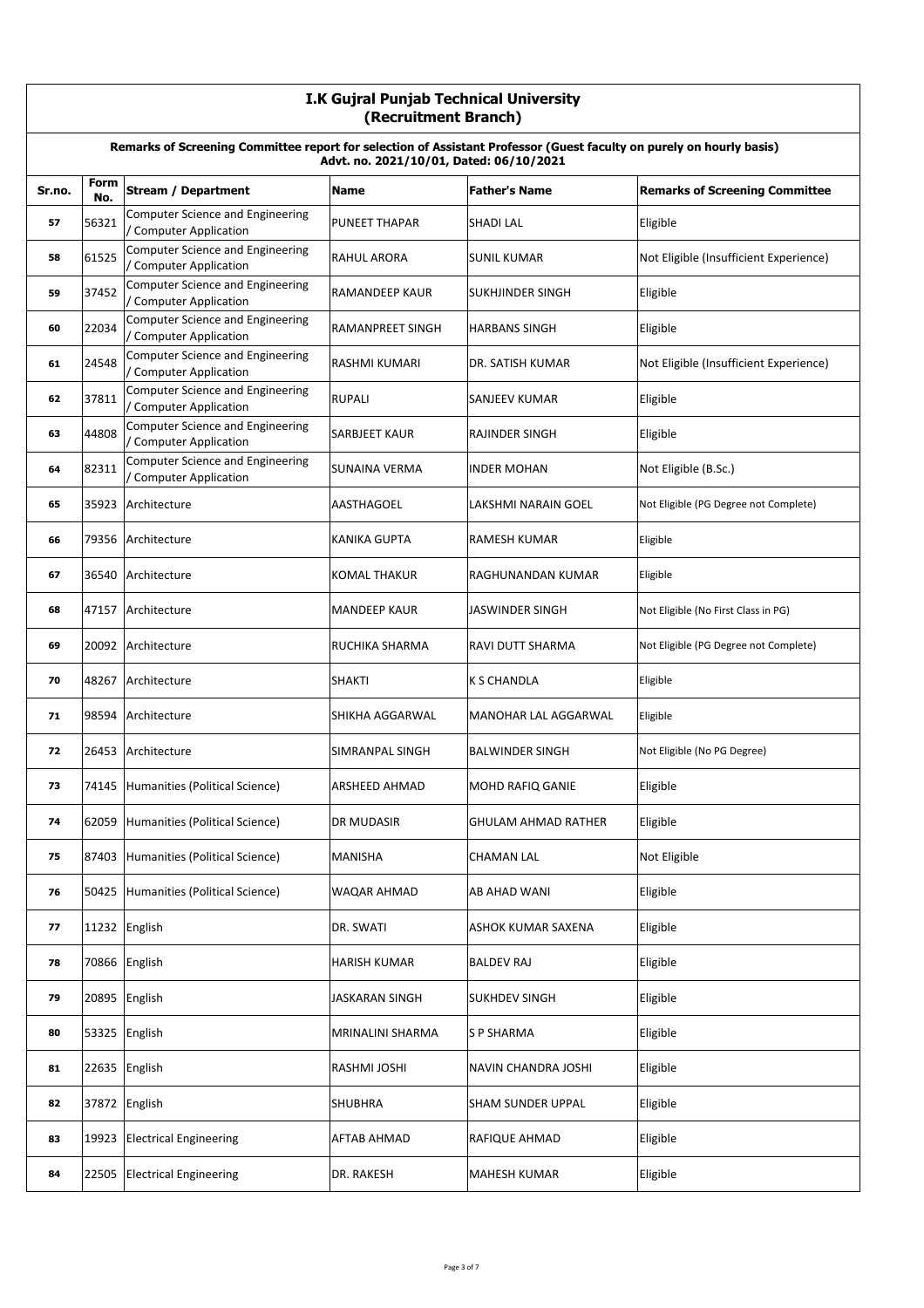|        | I.K Gujral Punjab Technical University<br>(Recruitment Branch)                                                                                                  |                                        |                        |                                        |                                       |  |  |
|--------|-----------------------------------------------------------------------------------------------------------------------------------------------------------------|----------------------------------------|------------------------|----------------------------------------|---------------------------------------|--|--|
|        | Remarks of Screening Committee report for selection of Assistant Professor (Guest faculty on purely on hourly basis)<br>Advt. no. 2021/10/01, Dated: 06/10/2021 |                                        |                        |                                        |                                       |  |  |
| Sr.no. | Form<br>No.                                                                                                                                                     | <b>Stream / Department</b>             | <b>Name</b>            | <b>Father's Name</b>                   | <b>Remarks of Screening Committee</b> |  |  |
| 85     | 98011                                                                                                                                                           | <b>Electrical Engineering</b>          | <b>JAI PRAKASH</b>     | BINDESHWAR HAZAM                       | Eligible                              |  |  |
| 86     |                                                                                                                                                                 | 56381 Electrical Engineering           | <b>MANDEEP KAUR</b>    | TEJ BAHADUR SINGH                      | Eligible                              |  |  |
| 87     | 34887                                                                                                                                                           | <b>Electrical Engineering</b>          | <b>NIKHIL AGRAWAL</b>  | DWARKA PRASAD KANIGO                   | Eligible                              |  |  |
| 88     | 43832                                                                                                                                                           | <b>Electrical Engineering</b>          | ROHINI SHARMA          | R. C SHARMA                            | Eligible                              |  |  |
| 89     | 74530                                                                                                                                                           | <b>Electrical Engineering</b>          | SANDEEP SINGH          | TARSEM LAL NANGLU                      | Eligible                              |  |  |
| 90     |                                                                                                                                                                 | 30703 Electrical Engineering           | VAIBHAV BHARDWAJ       | DIGAMBER JHA                           | Eligible                              |  |  |
| 91     | 70186                                                                                                                                                           | <b>Electrical Engineering</b>          | YAWER ABBAS            | <b>SHOWKAT HUSSAIN KHAN</b>            | Eligible                              |  |  |
| 92     | 14451                                                                                                                                                           | <b>Chemical Sciences</b>               | ABHISHEK ANANDAN       | <b>ANANDAN VASUDEVAN</b><br>MULLEZHATH | Not Eligible                          |  |  |
| 93     | 80749                                                                                                                                                           | <b>Chemical Sciences</b>               | <b>CHETAN SHARMA</b>   | <b>SH SADHU RAM</b>                    | Eligible                              |  |  |
| 94     | 11141                                                                                                                                                           | <b>Chemical Sciences</b>               | <b>DR RASHMI</b>       | DWARKA DASS SHARMA                     | Eligible                              |  |  |
| 95     | 87772                                                                                                                                                           | Chemical Sciences                      | JASPREET KAUR          | <b>BALBIR SINGH</b>                    | Eligible                              |  |  |
| 96     | 20984                                                                                                                                                           | <b>Chemical Sciences</b>               | <b>MANDEEP KAUR</b>    | S. JASWINDER SINGH                     | Not Eligible                          |  |  |
| 97     | 71541                                                                                                                                                           | <b>Chemical Sciences</b>               | <b>RAYEES AHMAD</b>    | MOHAMMAD YOUSUF NAIKOO Not Eligible    |                                       |  |  |
| 98     | 47265                                                                                                                                                           | <b>Chemical Sciences</b>               | <b>SUNITA RANI</b>     | <b>RAM RAKHA</b>                       | Eligible                              |  |  |
| 99     | 50712                                                                                                                                                           | Journalism and Mass Communcation       | <b>DEEPAK SHARMA</b>   | <b>MANOHAR LAL</b>                     | Not Eligible                          |  |  |
| 100    | 37608                                                                                                                                                           | Journalism and Mass Communcation       | DR. BHARAT             | <b>SURENDER KUMAR</b>                  | Eligible                              |  |  |
| 101    | 66027                                                                                                                                                           | Journalism and Mass Communcation       | <b>GEETA VERMA</b>     | SH. JODH RAJ VERMA                     | Not Eligible                          |  |  |
| 102    | 15784                                                                                                                                                           | Journalism and Mass Communcation       | <b>HARI KRISHAN</b>    | SH. BALBIR SINGH                       | Eligible                              |  |  |
| 103    | 20238                                                                                                                                                           | Journalism and Mass Communcation       | KADAMBARI NAYYAR       | RAJINDER NAYYAR                        | Eligible                              |  |  |
| 104    |                                                                                                                                                                 | 25201 Journalism and Mass Communcation | <b>NAYALA ARORA</b>    | MR. SURINDER ARORA                     | Not Eligible                          |  |  |
| 105    | 79691                                                                                                                                                           | Journalism and Mass Communcation       | <b>VIVEK KUMAR</b>     | SAVRESH KUMAR                          | Eligible                              |  |  |
| 106    | 42768                                                                                                                                                           | <b>Mathematical Sciences</b>           | ABHISHEK               | <b>BHAGWATI PRASAD SHASTRI</b>         | Eligible                              |  |  |
| 107    | 93432                                                                                                                                                           | <b>Mathematical Sciences</b>           | AKANSHA MEHTA          | RAJINDER KUMAR                         | Eligible                              |  |  |
| 108    | 73831                                                                                                                                                           | <b>Mathematical Sciences</b>           | AMANDEEP SINGH         | <b>MEER CHAND</b>                      | Eligible                              |  |  |
| 109    | 57293                                                                                                                                                           | <b>Mathematical Sciences</b>           | <b>BALJINDER SINGH</b> | AMRITPAL SINGH                         | Eligible                              |  |  |
| 110    | 98591                                                                                                                                                           | <b>Mathematical Sciences</b>           | DR. PRAKASH            | <b>PURAN LAL</b>                       | Eligible                              |  |  |
| 111    | 49692                                                                                                                                                           | <b>Mathematical Sciences</b>           | GURPINDERJIT KAUR      | <b>HARJINDER SINGH</b>                 | Eligible                              |  |  |
| 112    | 96229                                                                                                                                                           | <b>Mathematical Sciences</b>           | KOMALPREET KAUR        | <b>JASVIR SINGH</b>                    | Eligible                              |  |  |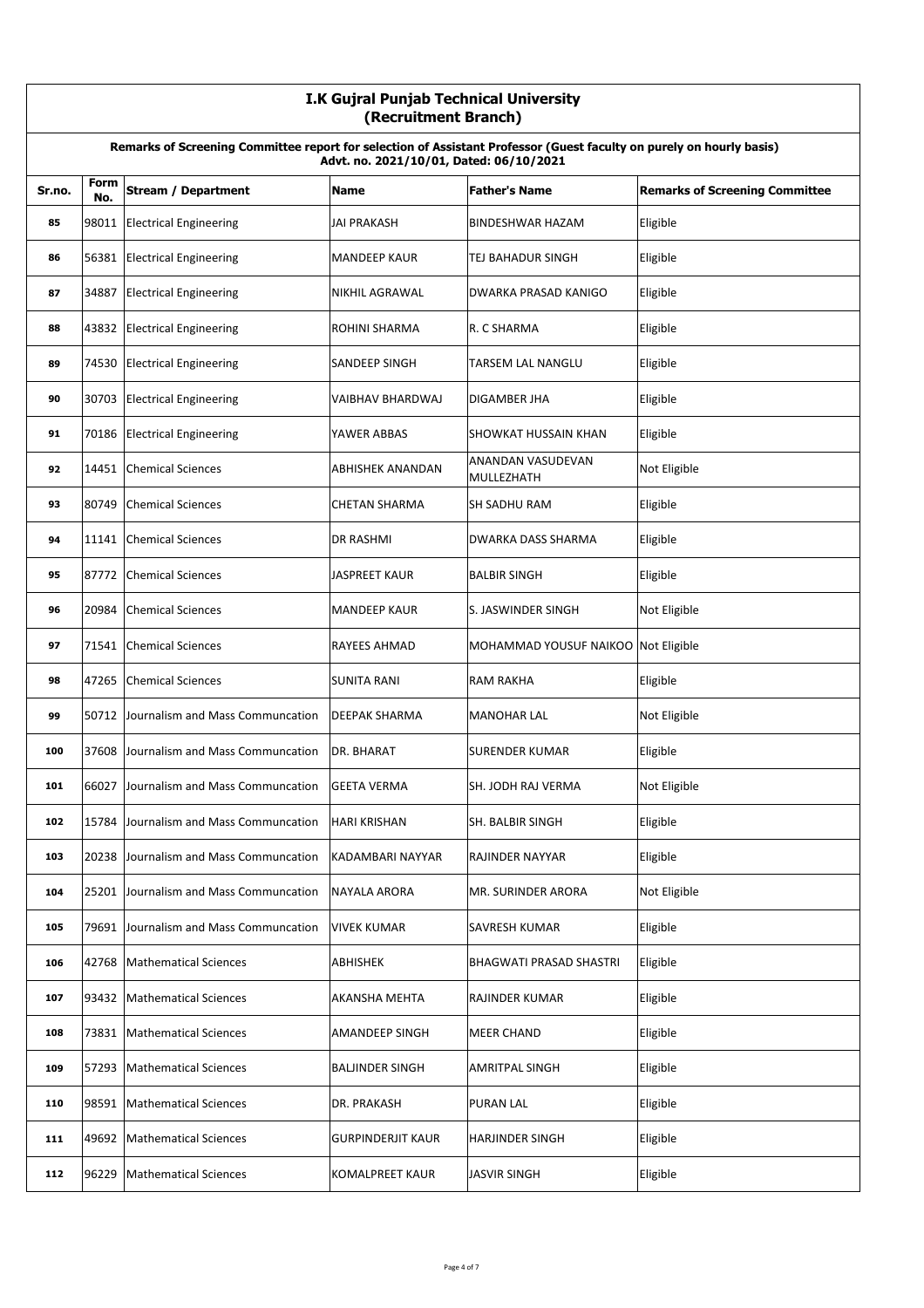|        | I.K Gujral Punjab Technical University<br>(Recruitment Branch)                                                                                                  |                              |                        |                            |                                       |  |
|--------|-----------------------------------------------------------------------------------------------------------------------------------------------------------------|------------------------------|------------------------|----------------------------|---------------------------------------|--|
|        | Remarks of Screening Committee report for selection of Assistant Professor (Guest faculty on purely on hourly basis)<br>Advt. no. 2021/10/01, Dated: 06/10/2021 |                              |                        |                            |                                       |  |
| Sr.no. | Form<br>No.                                                                                                                                                     | <b>Stream / Department</b>   | <b>Name</b>            | <b>Father's Name</b>       | <b>Remarks of Screening Committee</b> |  |
| 113    | 97687                                                                                                                                                           | <b>Mathematical Sciences</b> | <b>PALAK</b>           | <b>MADAN PAL</b>           | Eligible                              |  |
| 114    | 47859                                                                                                                                                           | <b>Mathematical Sciences</b> | PRIYA                  | <b>RAM PAL</b>             | Eligible                              |  |
| 115    | 10998                                                                                                                                                           | <b>Mathematical Sciences</b> | <b>RIPANDEEP KAUR</b>  | <b>KULWINDER SINGH</b>     | Eligible                              |  |
| 116    | 16705                                                                                                                                                           | <b>Mathematical Sciences</b> | <b>SANDEEP KAUR</b>    | <b>MANMOHAN SINGH</b>      | Eligible                              |  |
| 117    | 15794                                                                                                                                                           | <b>Mathematical Sciences</b> | SHEENU NAYYAR          | MR TARSEM LAL NAYYAR       | Eligible                              |  |
| 118    | 56766                                                                                                                                                           | <b>Mathematical Sciences</b> | <b>SUNDER PAL</b>      | <b>RAJVIR SINGH</b>        | Eligible                              |  |
| 119    | 22220                                                                                                                                                           | <b>Mathematical Sciences</b> | <b>ZAHOOR AHMAD</b>    | <b>BASHIR AHMAD RATHER</b> | Eligible                              |  |
| 120    | 54457                                                                                                                                                           | <b>Civil Engineering</b>     | <b>ABHISHEK GUPTA</b>  | ANIL KUMAR GUPTA           | Eligible                              |  |
| 121    | 12727                                                                                                                                                           | <b>Civil Engineering</b>     | AMANDEEP VERMA         | <b>BHUSHAN LAL</b>         | Eligible                              |  |
| 122    | 27588                                                                                                                                                           | <b>Civil Engineering</b>     | AMARDEEP KAUR          | <b>CHARANJIT SINGH</b>     | Eligible                              |  |
| 123    | 76526                                                                                                                                                           | Civil Engineering            | ARUN KUMAR             | <b>NEK RAM</b>             | Eligible                              |  |
| 124    | 32121                                                                                                                                                           | Civil Engineering            | <b>GURMINDER SINGH</b> | <b>RANJIT SINGH</b>        | Eligible                              |  |
| 125    | 73322                                                                                                                                                           | <b>Civil Engineering</b>     | <b>GURVINDER SINGH</b> | <b>AMRIK SINGH</b>         | Eligible                              |  |
| 126    | 47247                                                                                                                                                           | <b>Civil Engineering</b>     | JASPREET SINGH         | <b>BALWINDER SINGH</b>     | Eligible                              |  |
| 127    | 59792                                                                                                                                                           | <b>Civil Engineering</b>     | PAWANDEEP KAUR         | <b>DALJIT SINGH</b>        | Eligible                              |  |
| 128    | 92297                                                                                                                                                           | Civil Engineering            | <b>RUCHI DEVI</b>      | <b>TEJ KUMAR</b>           | Eligible                              |  |
| 129    |                                                                                                                                                                 | 13255 Civil Engineering      | <b>SAMRIDHI</b>        | <b>KRISHAN KUMAR</b>       | Eligible                              |  |
| 130    | 78995                                                                                                                                                           | Civil Engineering            | SRIJAN                 | SHREEPRAKASH PURVEY        | Eligible                              |  |
| 131    | 90883                                                                                                                                                           | <b>Civil Engineering</b>     | <b>SUKHEEP KAUR</b>    | AMARJIT SINGH              | Eligible                              |  |
| 132    |                                                                                                                                                                 | 14285 Management             | <b>SUMAN RANI</b>      | CHAJJU RAM                 | Eligible                              |  |
| 133    | 72929                                                                                                                                                           | Management                   | VANSHIKA               | LAKHBIR KUMAR              | Not Eligible<br>(No NET/ No Ph.D)     |  |
| 134    | 26497                                                                                                                                                           | Management                   | <b>DR SANJAY</b>       | SATISH KUMAR BAHL          | Eligible                              |  |
| 135    | 26956                                                                                                                                                           | Management                   | <b>SUPREET KAUR</b>    | AMARJIT SINGH              | Not Eligible<br>(No NET/ No Ph.D)     |  |
| 136    |                                                                                                                                                                 | 46718 Management             | RAJDEEP KAUR           | SUKHWANT SINGH             | Eligible                              |  |
| 137    |                                                                                                                                                                 | 88672 Management             | POOJA PANDAY           | <b>GANGA DUTT PANDAY</b>   | Eligible                              |  |
| 138    | 61628                                                                                                                                                           | Management                   | <b>KIRANDEEP KAUR</b>  | SUCHA SINGH BAJWA          | Eligible                              |  |
| 139    | 45208                                                                                                                                                           | Management                   | <b>KONIKA</b>          | NARESH KUMAR               | Eligible                              |  |
| 140    | 48380                                                                                                                                                           | Management                   | K.L.SAPRA              | LATE SHRI S.R.SAPRA        | Eligible                              |  |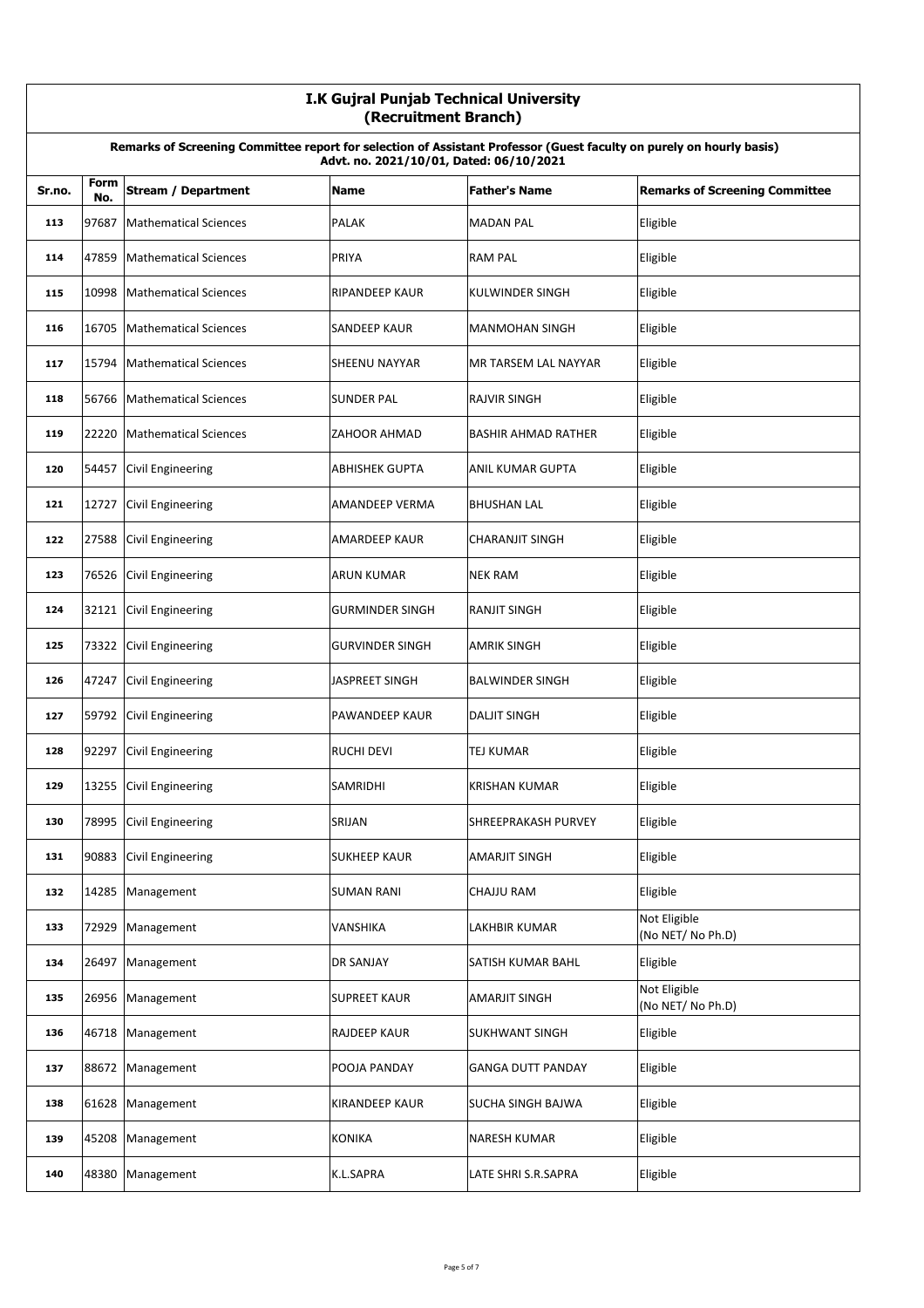|        | I.K Gujral Punjab Technical University<br>(Recruitment Branch)                                                                                                  |                                                     |                                        |                               |                                                 |  |  |
|--------|-----------------------------------------------------------------------------------------------------------------------------------------------------------------|-----------------------------------------------------|----------------------------------------|-------------------------------|-------------------------------------------------|--|--|
|        | Remarks of Screening Committee report for selection of Assistant Professor (Guest faculty on purely on hourly basis)<br>Advt. no. 2021/10/01, Dated: 06/10/2021 |                                                     |                                        |                               |                                                 |  |  |
| Sr.no. | Form<br>No.                                                                                                                                                     | <b>Stream / Department</b>                          | <b>Name</b>                            | <b>Father's Name</b>          | <b>Remarks of Screening Committee</b>           |  |  |
| 141    | 68215                                                                                                                                                           | Management                                          | PALASH KHANNA                          | SUNIL KUMAR KHANNA            | Not Eligible<br>(No NET/ No Ph.D)               |  |  |
| 142    | 25126                                                                                                                                                           | <b>Electronics and Communication</b><br>Engineering | ABHAY KRISHAN                          | YOGENDRA KUMAR                | Not Eligible<br>(Degree not in relevant field)  |  |  |
| 143    | 84484                                                                                                                                                           | <b>Electronics and Communication</b><br>Engineering | <b>ALOK KUMAR</b>                      | PARSHOTAM LAL                 | Eligible                                        |  |  |
| 144    | 47135                                                                                                                                                           | <b>Electronics and Communication</b><br>Engineering | <b>ARPITA SINGHAL</b>                  | BASANT KUMAR AGARWAL          | Eligible                                        |  |  |
| 145    | 59664                                                                                                                                                           | <b>Electronics and Communication</b><br>Engineering | ASHISH CHAND                           | <b>JAGDISH CHAND</b>          | Eligible                                        |  |  |
| 146    | 90160                                                                                                                                                           | <b>Electronics and Communication</b><br>Engineering | CHANDANPREET KAUR                      | S. VARINDER SINGH             | Eligible                                        |  |  |
| 147    | 51309                                                                                                                                                           | <b>Electronics and Communication</b><br>Engineering | DALEEP SINGH                           | <b>SEWA SINGH SEKHON</b>      | Eligible                                        |  |  |
| 148    | 43139                                                                                                                                                           | <b>Electronics and Communication</b><br>Engineering | <b>HARMEET KAUR</b>                    | <b>RANDHIR SINGH</b>          | Eligible                                        |  |  |
| 149    | 99129                                                                                                                                                           | <b>Electronics and Communication</b><br>Engineering | <b>HARMINDER KAUR</b>                  | <b>MOHAN SINGH</b>            | Eligible                                        |  |  |
| 150    | 95309                                                                                                                                                           | <b>Electronics and Communication</b><br>Engineering | HIMANSHU SHARMA                        | PARDEEP KUMAR                 | Eligible                                        |  |  |
| 151    | 90688                                                                                                                                                           | <b>Electronics and Communication</b><br>Engineering | <b>KAVITA</b>                          | JAGDISH CHANDRA               | Eligible                                        |  |  |
| 152    | 30049                                                                                                                                                           | <b>Electronics and Communication</b><br>Engineering | <b>PARWINDER KAUR</b>                  | <b>KULWANT SINGH</b>          | Eligible                                        |  |  |
| 153    | 12283                                                                                                                                                           | <b>Electronics and Communication</b><br>Engineering | PAWAN KUMAR                            | <b>RATTAN CHAND</b>           | Eligible                                        |  |  |
| 154    | 73703                                                                                                                                                           | <b>Electronics and Communication</b><br>Engineering | SARFRAZ HUSSAIN                        | <b>MOHAMMAD FARID HUSSAIN</b> | Eligible                                        |  |  |
| 155    | 60512                                                                                                                                                           | <b>Electronics and Communication</b><br>Engineering | VINAY SHARMA                           | KULBHUSHAN SHARMA             | Eligible                                        |  |  |
| 156    | 56870                                                                                                                                                           | <b>Electronics and Communication</b><br>Engineering | YOGESH VERMA                           | <b>SUSHIL KUMAR</b>           | Eligible<br>(Supporting Documents not attached) |  |  |
| 157    | 94465                                                                                                                                                           | Clinical Research                                   | PAWANPREET SINGH                       | TARANJIT SINGH                | Eligible                                        |  |  |
| 158    | 58827                                                                                                                                                           | <b>Hotel Management</b>                             | AMANDEEP SINGH                         | TARSEM SINGH                  | Eligible                                        |  |  |
| 159    | 10679                                                                                                                                                           | <b>Hotel Management</b>                             | AMIT                                   | <b>RAM KUMAR</b>              | Eligible                                        |  |  |
| 160    | 52943                                                                                                                                                           | <b>Hotel Management</b>                             | CHANDRA SHEKHAR                        | SHYAM DUTT JOSHI              | Eligible                                        |  |  |
| 161    | 46143                                                                                                                                                           | Hotel Management                                    | HARSHBIR SINGH                         | <b>MASTAN SINGH</b>           | Eligible                                        |  |  |
| 162    | 76495                                                                                                                                                           | <b>Hotel Management</b>                             | JAGDEEP SINGH                          | <b>AMARJIT SINGH</b>          | Eligible                                        |  |  |
| 163    | 49644                                                                                                                                                           | <b>Hotel Management</b>                             | RAVI PARKASH                           | ANAND PARKASH                 | Eligible                                        |  |  |
| 164    | 79943                                                                                                                                                           | <b>Hotel Management</b>                             | RUPINDERJEET SINGH                     | <b>SUKHDEV SINGH</b>          | Eligible                                        |  |  |
| 165    | 62108                                                                                                                                                           | <b>Hotel Management</b>                             | VIKAS KUMAR                            | <b>MANOHAR LAL</b>            | Eligible                                        |  |  |
| 166    | 96059                                                                                                                                                           | <b>Physical Sciences</b>                            | AMANDEEP SINGH                         | <b>AMARJIT SINGH</b>          | Eligible                                        |  |  |
| 167    | 44667                                                                                                                                                           | <b>Physical Sciences</b>                            | DEVANSU CHAKRABORTY DINESH CHAKRABORTY |                               | Eligible                                        |  |  |
| 168    | 64525                                                                                                                                                           | <b>Physical Sciences</b>                            | KANWALJEET SINGH                       | <b>SOHAN SINGH</b>            | Eligible                                        |  |  |